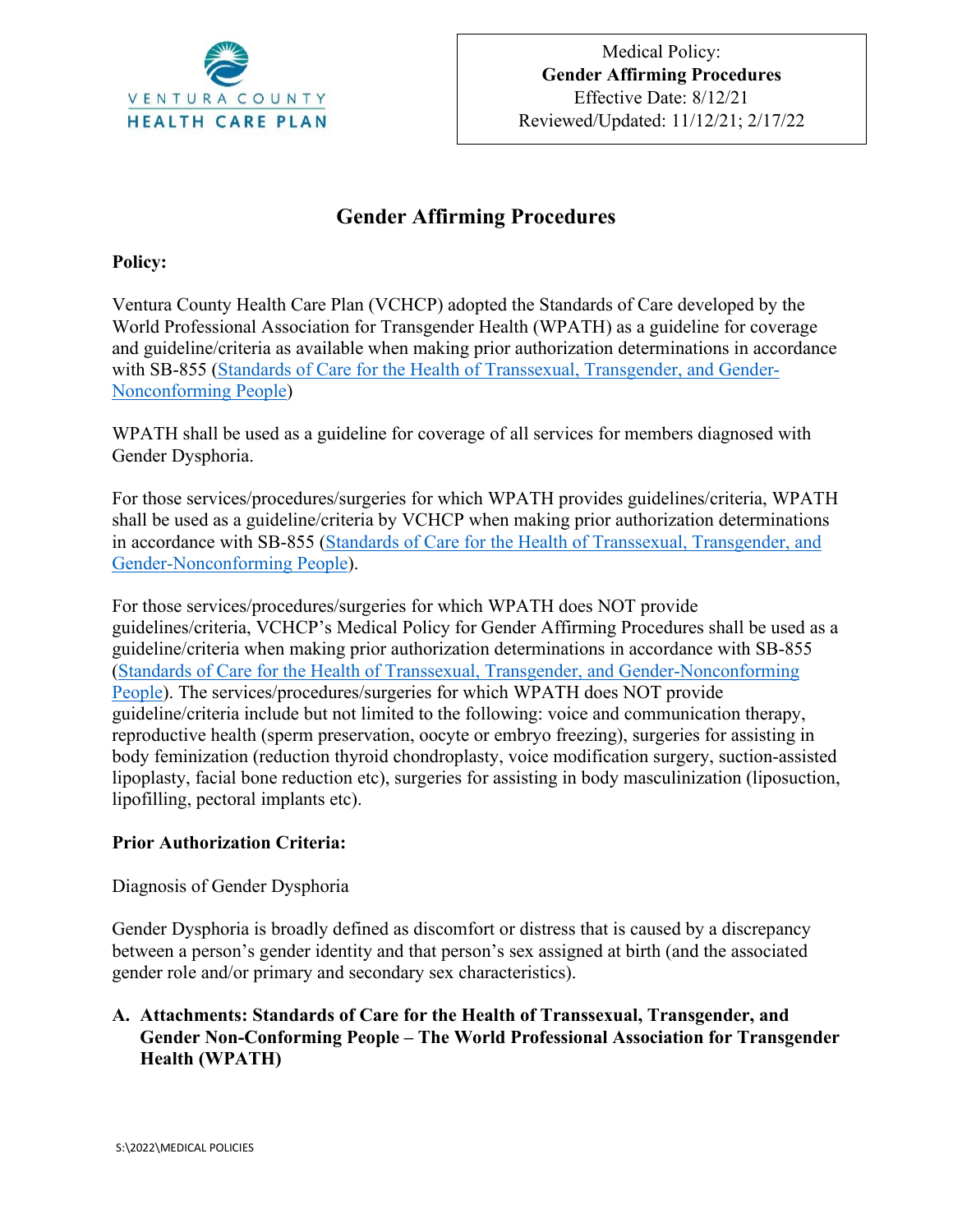



### **B. Review History:**

Policy created by Howard Taekman, MD on 6/18/21 Reviewed/No Updates: Howard Taekman, MD Committee Review: UM: August 12, 2021; QAC: August 24, 2021 Reviewed/Updated: Howard Taekman, MD Committee Review: UM: November 12, 2021; QAC: November 23, 2021 Reviewed/ Updated: Howard Taekman, MD Committee Review: UM: February 17, 2022; QAC: February 22, 2022

| Revision<br>Date | Content<br>Revised<br>(Yes/No) | Contributors                               | <b>Review/Revision Notes</b>                                                                                                                                                                                                                                                                                                                                                              |
|------------------|--------------------------------|--------------------------------------------|-------------------------------------------------------------------------------------------------------------------------------------------------------------------------------------------------------------------------------------------------------------------------------------------------------------------------------------------------------------------------------------------|
| 8/12/21          | N <sub>o</sub>                 | Howard Taekman, MD; Robert<br>Sterling, MD | <b>NEW</b>                                                                                                                                                                                                                                                                                                                                                                                |
| 11/12/21         | Yes                            | Howard Taekman, MD; Robert<br>Sterling, MD | Updated to adopt the<br>Standards of Care developed<br>by WPATH                                                                                                                                                                                                                                                                                                                           |
| 2/17/22          | Yes                            | Howard Taekman, MD; Robert<br>Sterling, MD | Updated to meet DMHC<br>SB855 requirement:<br>WPATH shall be used as a<br>guideline for coverage of all<br>services for members<br>diagnosed with Gender<br>Dysphoria.<br>For those<br>services/procedures/surgeries<br>for which WPATH provides<br>guidelines/criteria, WPATH<br>shall be used as a<br>guideline/criteria by VCHCP<br>when making prior<br>authorization determinations. |